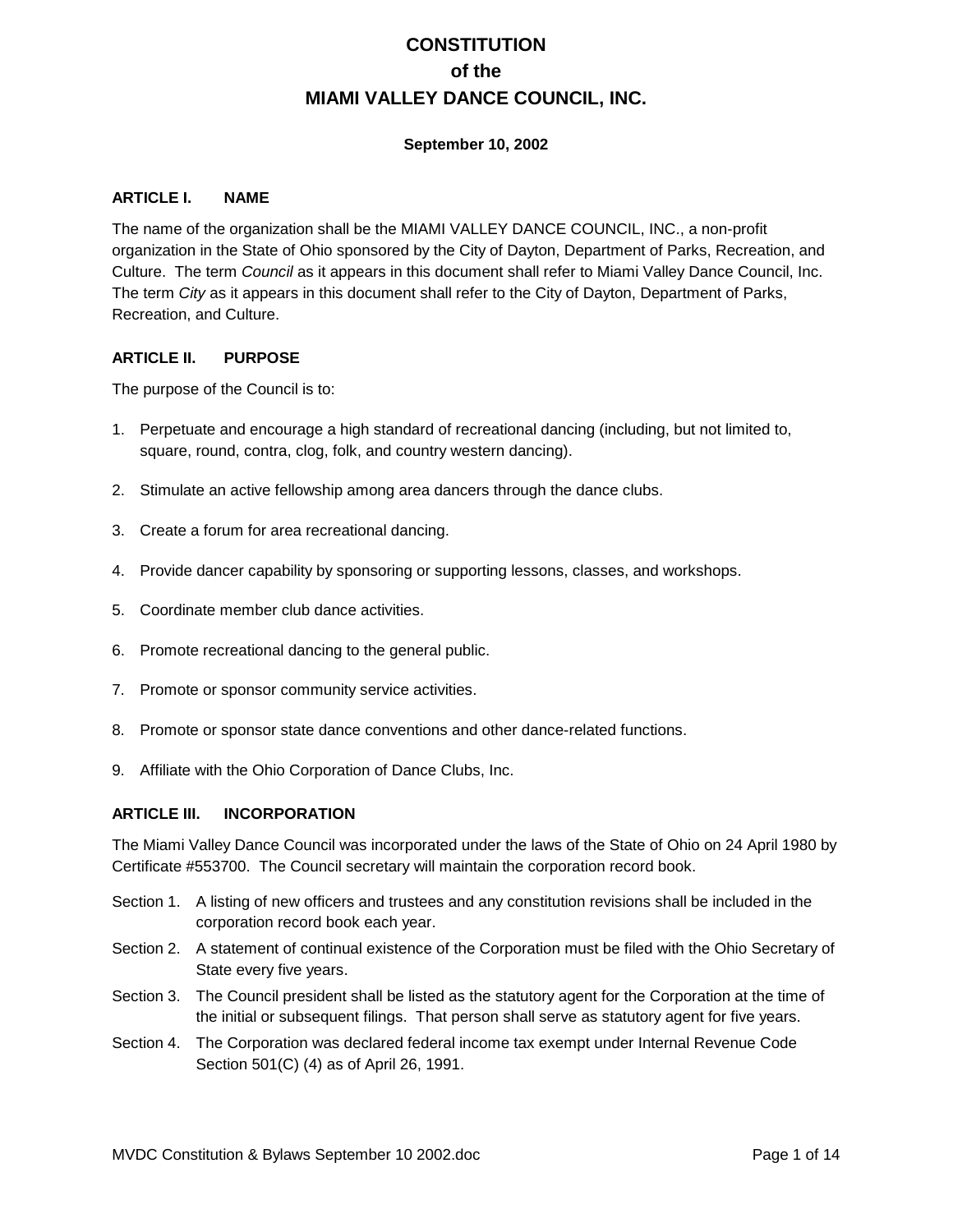## **CONSTITUTION of the MIAMI VALLEY DANCE COUNCIL, INC.**

## **September 10, 2002**

#### **ARTICLE IV. OPERATION**

Council members as a corporate body shall determine policies of the Miami Valley Dance Council, Inc. The trustees shall oversee operation of the Council. Elected and appointed officers shall assure efficient and effective operation and management.

### **ARTICLE V. MEMBERSHIP**

Council members are clubs that have been voted into membership. Membership is available to any Miami Valley area club that adheres to the purpose stated in ARTICLE II. A written request for membership submitted to the president of the Council shall include the following:

- 1. Club Name
- 2. Type of recreational dance club
- 3. Where and when the club dances
- 4. Club officers
- 5. Proposed club representative to Council
- 6. Reasons for joining
- 7. Agreement to uphold the constitution/bylaws of this Council
- 8. Copy of club's constitution and bylaws or operating procedures

## **ARTICLE VI. OFFICERS**

The elected officers of the Council shall be the trustees, the president, the vice president, the secretary and the treasurer. The appointed officers shall be representatives to the Ohio Corporation of Dance Clubs, Inc.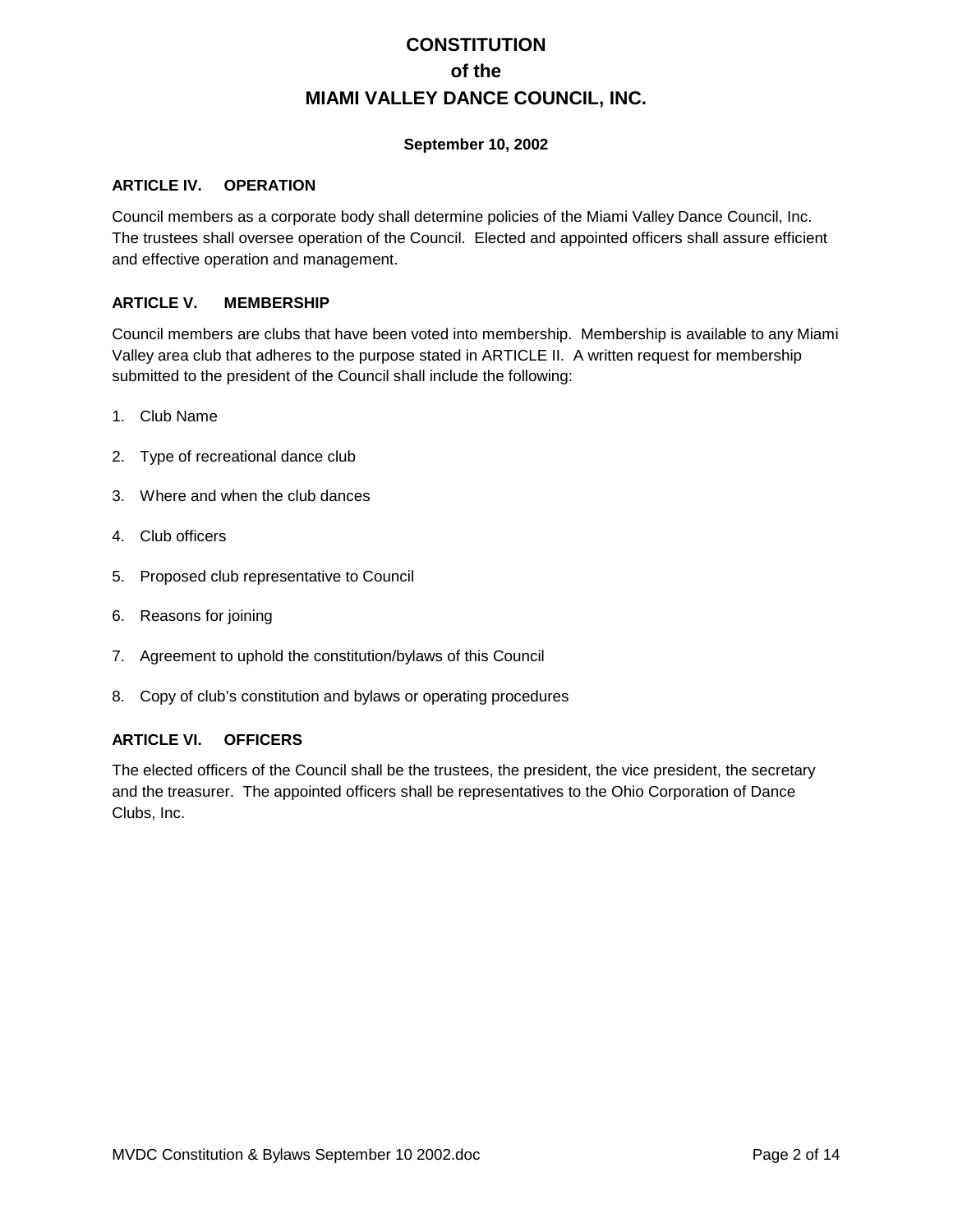## **CONSTITUTION of the MIAMI VALLEY DANCE COUNCIL, INC.**

## **September 10, 2002**

#### **ARTICLE VII. MEETINGS**

- Section 1. The regular business meetings of the Council shall be held on the second Tuesday in the odd-numbered months.
	- A. Two-thirds of the eligible voters of the Council (see Bylaws, Article III, Section 1) shall constitute a quorum.
	- B. *Robert's Rules of Order* shall be used as a guideline.
- Section 2. Special meetings may be called at the discretion of the president. The calling of a meeting is mandatory if requested by at least five club representatives. The purpose of a special meeting must be stated and no other business may be transacted at that meeting. If a vote is to be taken at a special meeting, it must be announced in advance of the meeting. A quorum must be present to take a vote.
- Section 3. To facilitate an orderly transition, an executive board organizational meeting shall be held prior to January 1. The purpose of this meeting is for current and newly elected officers to exchange office information and records.

### **ARTICLE VIII. DISSOLUTION**

The Council may be dissolved at any regular Council meeting or special Council meeting by a two-thirds vote of the eligible voters present and voting at that meeting. A quorum must be present to take a vote. (See Constitution, Article VII, Section 1.A.) Any Council assets will be distributed according to the direction of the Council members. Such will be done by two-thirds vote of the eligible voters present and voting. (See Bylaws, Article III, Section 1.)

## **ARTICLE IX. AMENDMENTS**

This constitution can be amended at any regular Council meeting by a two-thirds vote of the eligible voters present and voting at the meeting. (See Bylaws, Article III, Section 1.) Amendments must be submitted in writing and read to all club representatives at least one meeting prior to voting. This constitution shall be reviewed every five years.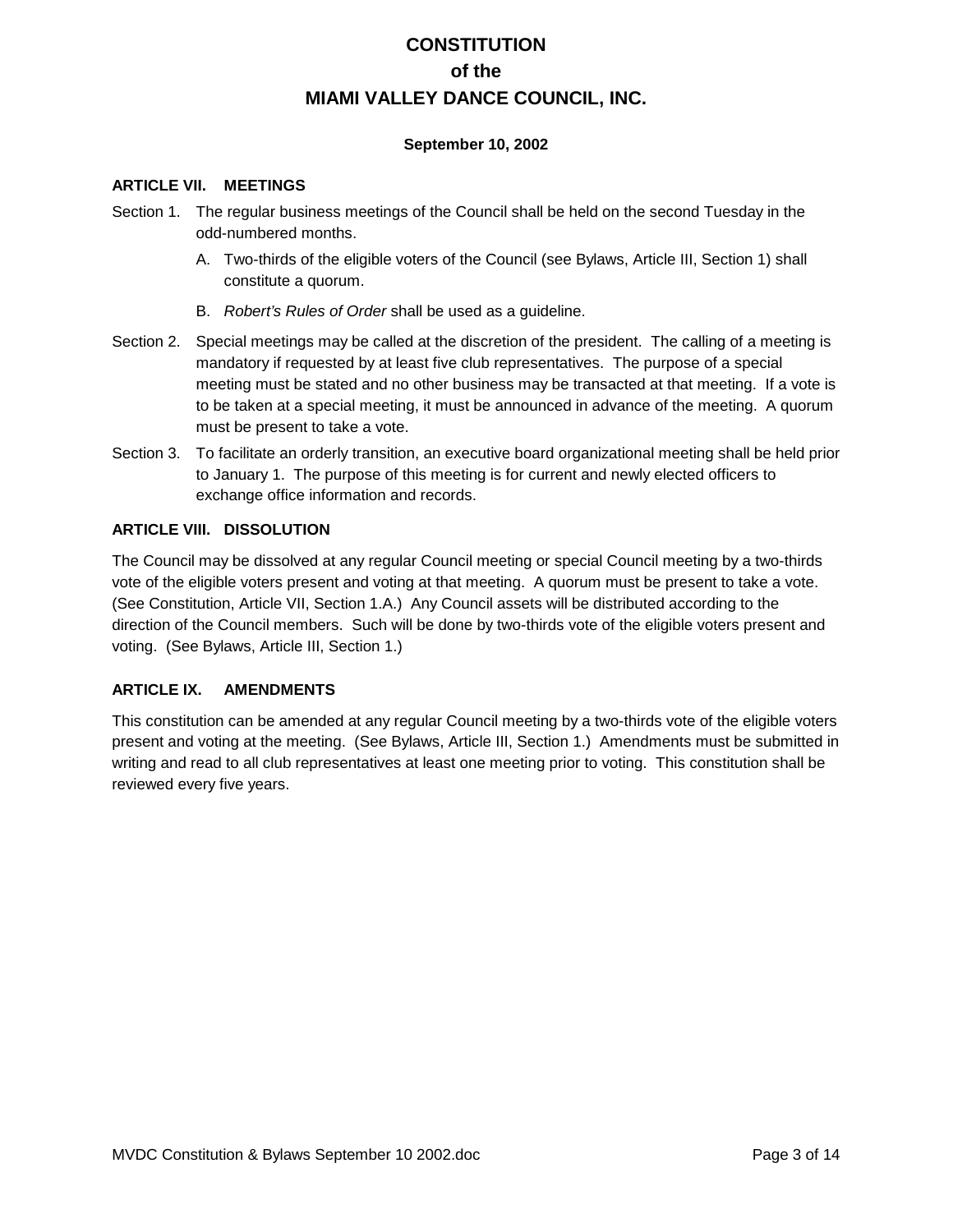This page intentionally left blank.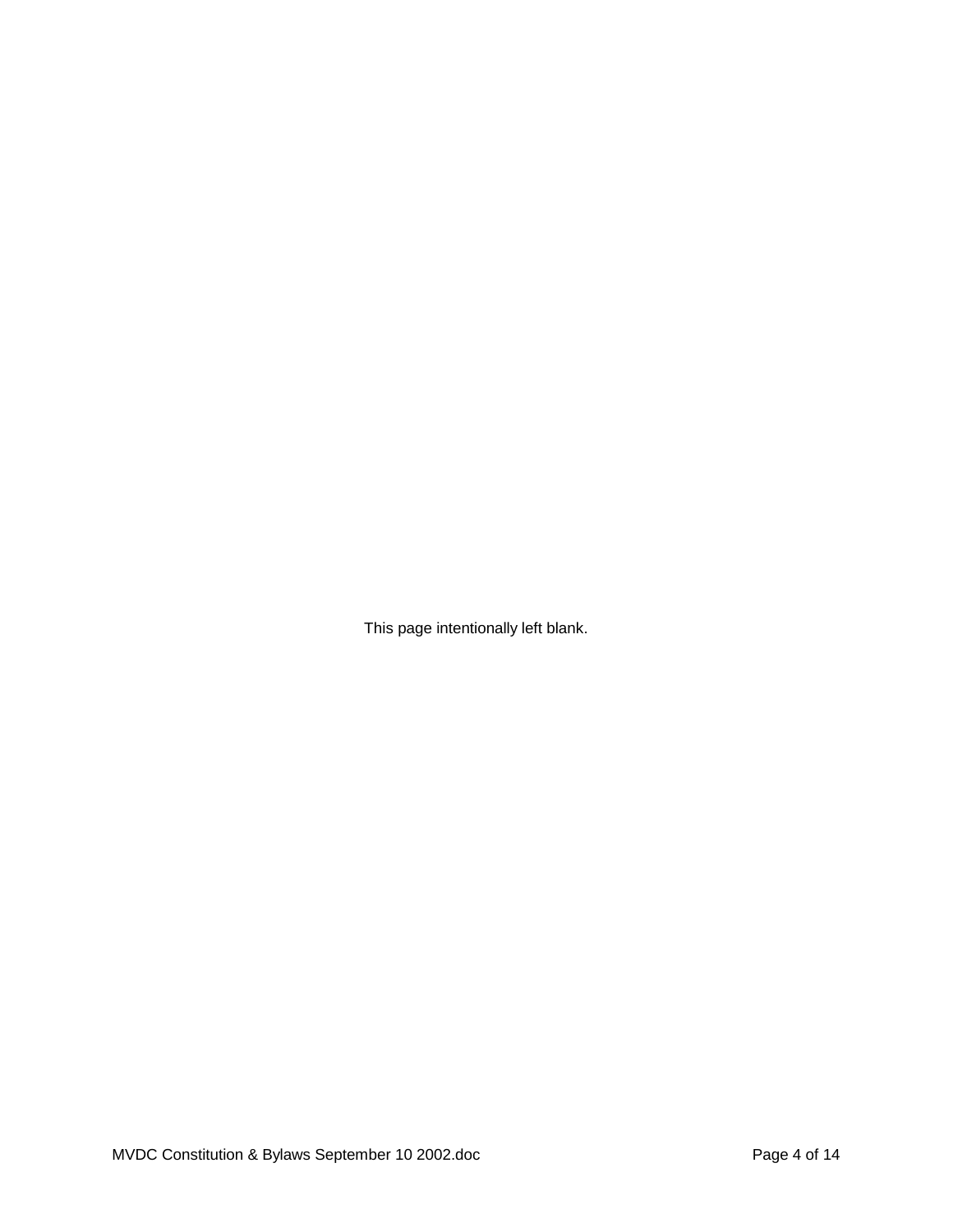### **September 10, 2002**

#### **ARTICLE I. DUTIES OF THE OFFICERS**

- Section 1. Trustees (Four)
	- A. Oversee operation of the Council
	- B. Provide future planning recommendations to the Council.
	- C. Assume the duties of any temporarily incapacitated officer except the President until the officer is able to resume the duties of the office.

#### Section 2. President

- A. Presides at Council meetings.
- B. Manages business of the Council.
- C. Prepares and submits a budget, with Executive Committee inputs, for council approval in November each year.
- G.D. Appoints
	- 1. Officers. (See Constitution, Article VI, and Bylaws, Article II, Section 5D.)
	- 2. Standing committees (with the exception of the Michael Solomon Support Committee), and (See Bylaws, Article VI, Section 3.)
	- 3. Ad hoc committees. (See Bylaws, Article VI, Section 4.)
- **D.E.** Serves as chair of the executive committee.
- E.F. Sim Sex-officio member of all committees, except the nominating committee.
- F.G. Maintains official files.
- Section 3. Vice President
	- A. Manages operation of lessons, classes, and workshops sponsored by the Council.
	- B. Assumes the duties of the president in his/her absence.

## Section 4. Secretary

- A. Records minutes and attendance of all business proceedings.
- B. Keeps a list of all committee members.
- C. Keeps current copies of the Constitution and Bylaws. Keeps standing policies current with decisions made during Council meetings.
- D. Maintains the corporation record book. (See Constitution, Article III.)
- B.E. Processes business correspondence for the Council as required.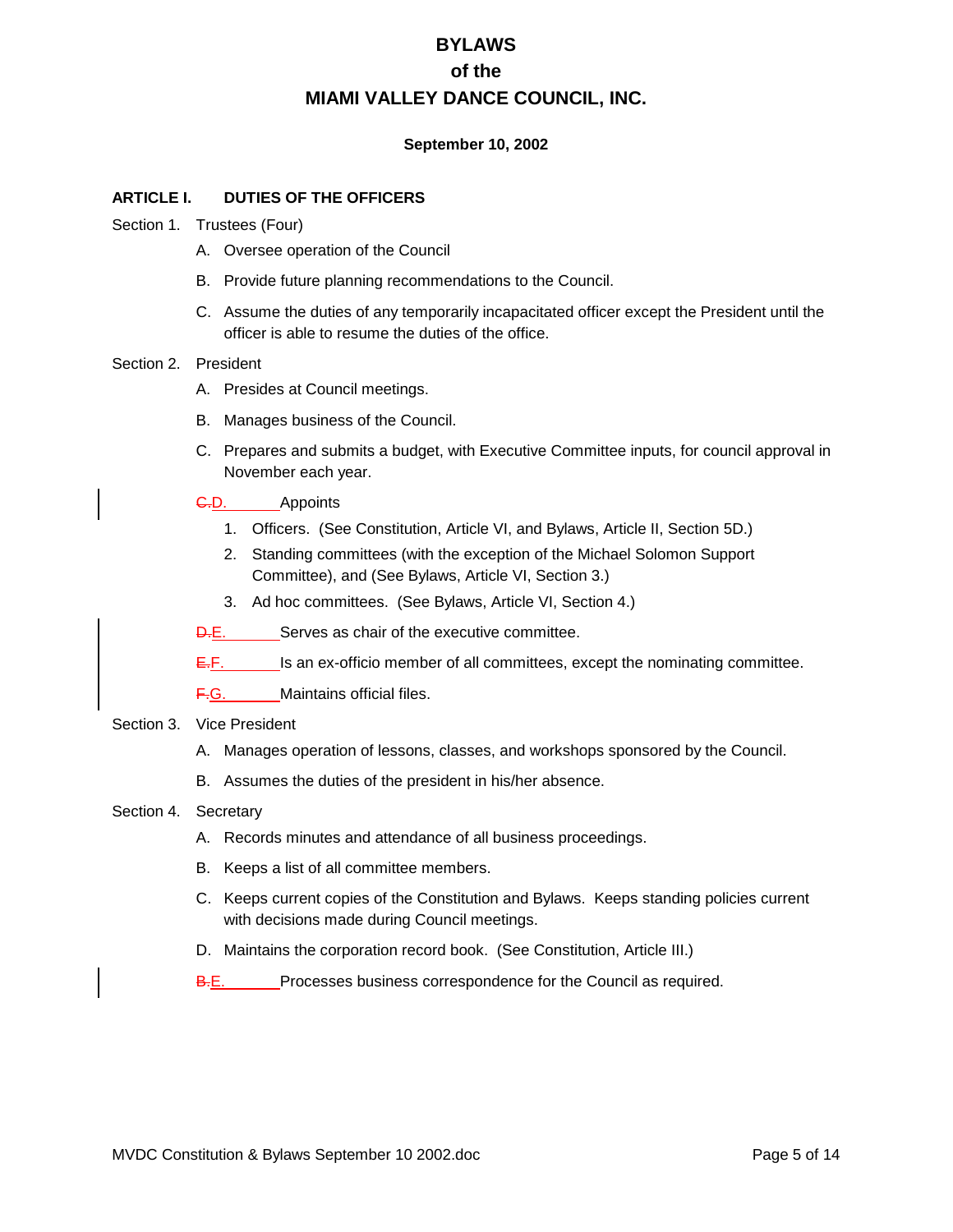### **September 10, 2002**

Section 5. Treasurer

- A. Receives monies, pays bills, and maintains auditable financial records.
- B. Provides financial reports to Council meetings.
- C. Furnishes yearly report.
- D. Submits records for a yearly audit.

Section 7. Section 6. State Representatives (2)

- A. Represent Council at meetings of the Ohio Corporation of Dance Clubs, Inc.
- B. Act in advisory capacity to the Council.

### **ARTICLE II. ELECTION OF OFFICERS**

- Section 1. The Nominating Committee shall present a slate of candidates at the September meeting.
	- A. Candidates for elected offices shall not be limited to representatives to the Council. Members of any Council club are eligible for nomination. Candidates must be members of at least one Council club.
	- B. Each nomination presented must be accompanied by a letter from the candidate stating he/she understands and will accept the duties and responsibilities of said office if elected.
	- C. Additional nominations may be made at the September and November meetings.
- Section 2. Election of officers shall be by majority vote of eligible voters present and voting at the November meeting. (See Bylaws, Article III, Section 1.)
- Section 3. Voting Procedures
	- A. At the September Council meeting the president shall appoint three (3) Council members to count ballots.
	- B. The ballots will be preprinted and numbered with a provision to tear off the number.
	- C. Each eligible voter will receive a numbered ballot. (See Bylaws, Article III, Section 1.)
	- D. Ballot counters will present election results to the Council president who will announce the winner.
- Section 4. New officers shall take office January 1.
- Section 5. Terms of Office
	- A. An elected officer, except the trustees and treasurer, shall serve a one-year term and may be re-elected for one additional term in that office.
		- 1. Two trustees shall be elected in odd years for a two-year term. Two trustees shall be elected in even years for a two-year term. Trustees may be re-elected for one additional term.
		- 2. The treasurer shall be elected for a one-year term and may be reelected for an unspecified number of terms.
	- B. An individual may be elected to an office previously held after a two-year interim.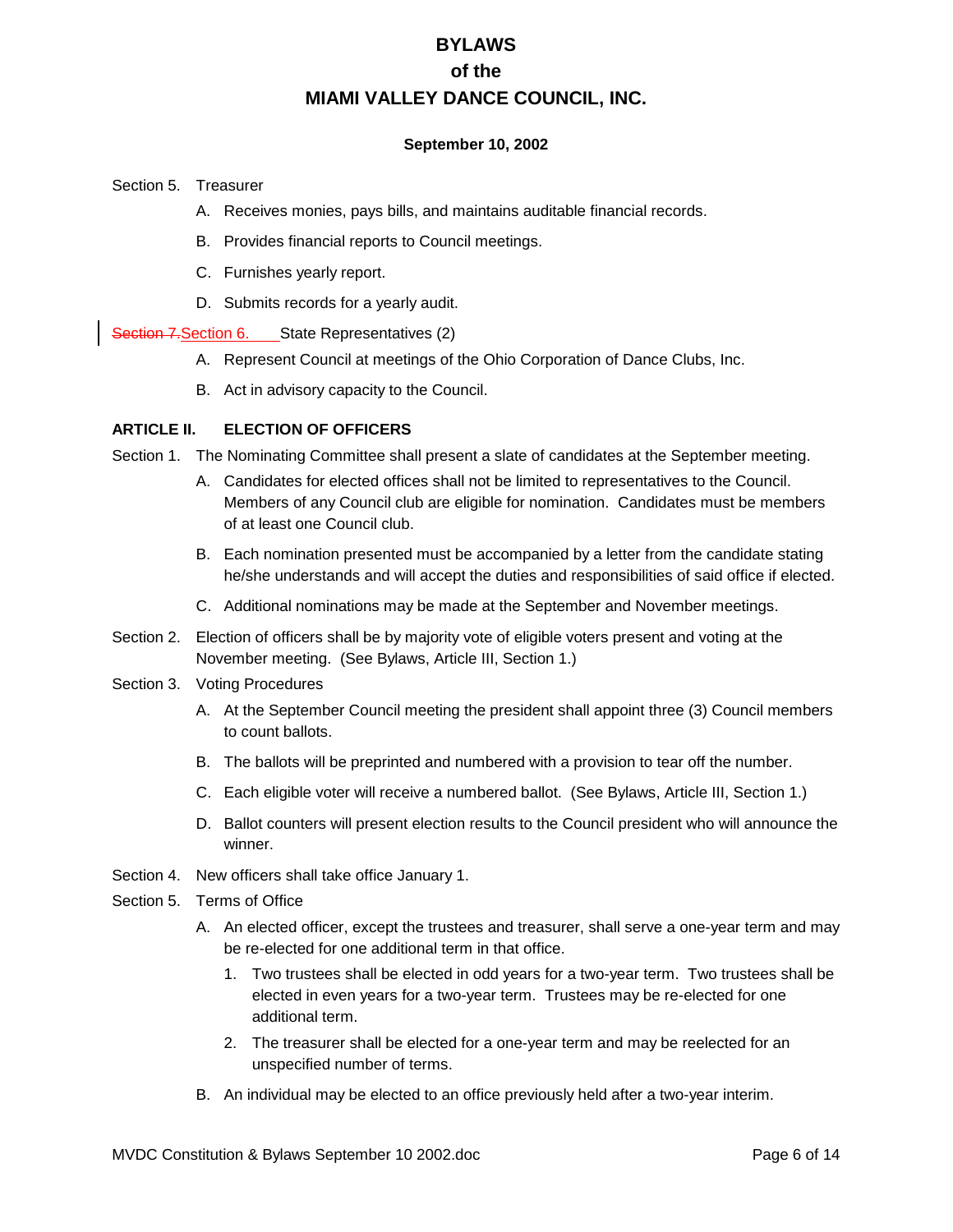#### **September 10, 2002**

- C. An elected officer may be elected to any other office but may not serve two offices at one time.
- D. An appointed officer, excluding callers and leaders, must also be a member of at least one Council club. One state representative is appointed each year. Each state representative serves a two-year term. (There are a total of two state representatives.) All appointed officers may be reappointed by the president. The number of terms is not limited.
- E. The immediate past president shall serve for one year.
- Section 6. Removal from Office Any officer may be removed from office for misconduct or neglect of duty by a two-thirds vote of the eligible voters present and voting. (See Bylaws, Article III, Section 1.)
- Section 7. Filling a Vacated Office The Executive Board may appoint a temporary replacement for a vacated office and notify the council members of a special election to be held at the next regularly scheduled meeting. If the time remaining in the term of office is four months or less, the appointed replacement will complete the term and no special election will be held.

### **ARTICLE III. MEMBERSHIP**

- Section 1. Voting Rights.
	- A. Members of the executive board (see Bylaws, Article VI, Section 1), and one representative from each club shall have one vote at Council meetings.
	- B. No individual shall have more than one vote.
	- C. All voting shall be considered valid if there is a quorum of eligible voters present. A quorum is defined as two-thirds of the eligible voters. (See Constitution, Article VII, Section 1.A.)
- Section 2. Motions.
	- A. Any eligible voter may introduce a motion.
	- B. Any dancer may attend Council meetings and take part in discussions but may not introduce a motion or vote on Council business.
- Section 3. Club representation to at least four of the six bi-monthly meetings is required to retain membership.
- Section 4. Membership in the Council is automatically withdrawn when a club is dissolved.
- Section 5. Membership of a club may be rescinded at a Council meeting by a two-thirds vote of the eligible voters present and voting if it is determined by an ad hoc committee of three that such club does not operate within the constitution and bylaws of this Council.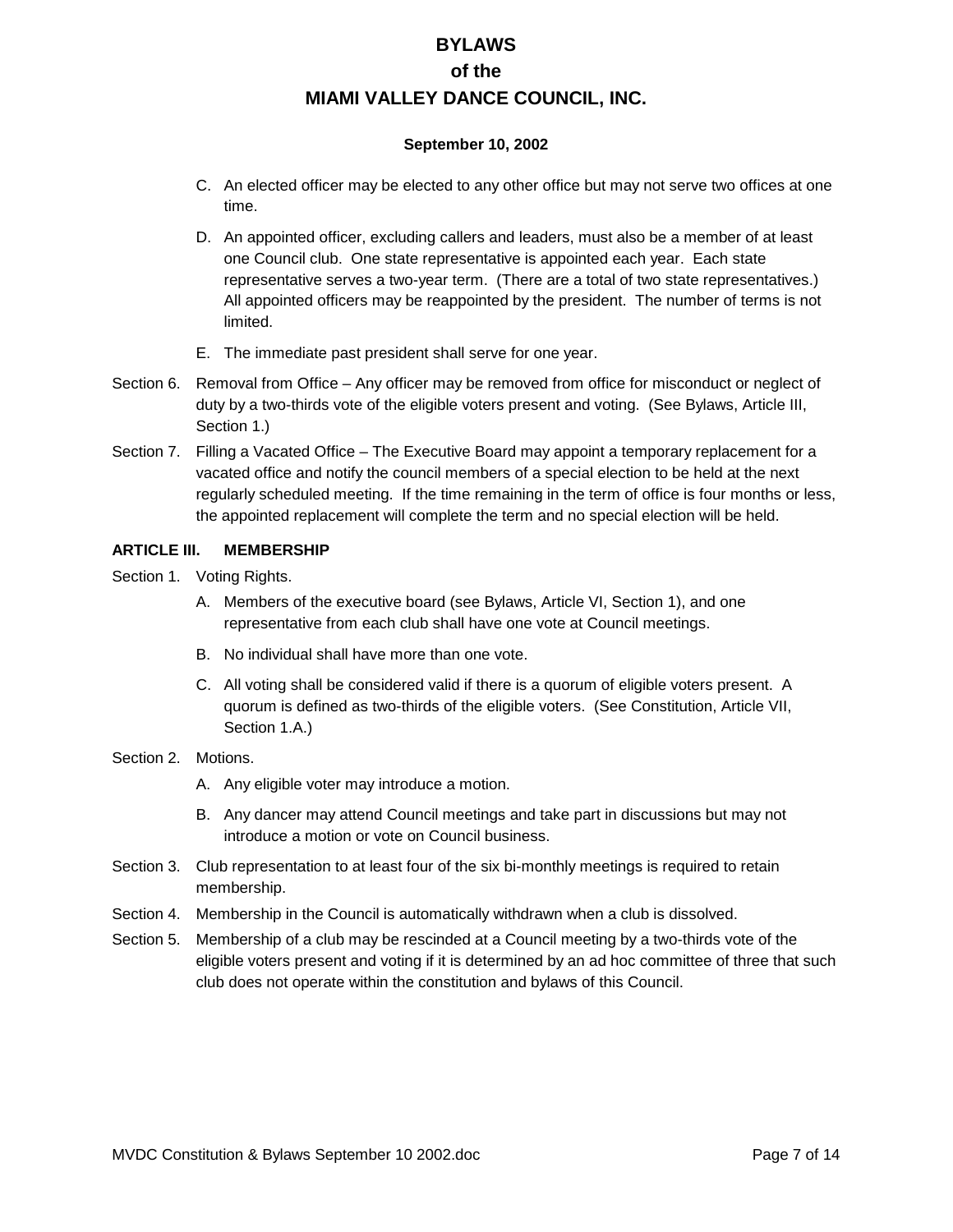### **September 10, 2002**

#### **ARTICLE IV. MEMBERSHIP GUIDELINES**

- Section 1. The Miami Valley Dance Council, Inc. shall
	- A. Provide services to member clubs including but not limited to
		- 1. Council-wide news and publicity;
		- 2. Consolidated member clubs' dance schedules;
		- 3. Sponsoring or supporting lessons, classes, and workshops;
		- 4. Promoting or sponsoring community service activities;
		- 5. Promoting or sponsoring state dance conventions and other dance-related functions;
		- 6. Liability insurance; and
		- 7. Council-wide award programs.
	- B. Endorse proper dance attire appropriate to the recreational dance type. Any deviation is at the discretion of the sponsoring club and should be announced beforehand.
	- C. Adhere, in accordance with state bylaws, to the policy of no alcoholic beverages before or during dances.
	- D. Promote smooth dancing.
	- E. Support City recreation programs whenever possible.
- Section 2. Council member clubs shall
	- A. Provide a club representative to at least four of the six bi-monthly Council meetings to maintain membership in the Council. (See Bylaws, Article III, Section 3.)
	- B. Support the Buckeye Dance Convention by suspending club dancing on Friday evening and all day Saturday of the convention weekend.
	- C. Support and attend activities sponsored by the Council.
	- D. Visit Council member clubs if possible.
	- E. Submit dance schedules when requested for consolidated printing.
	- F. Assist whenever possible in the maintenance and improvement of dance facilities.
	- G. For those clubs using facilities owned by the City:
		- 1. Operate the organization within the framework of the general laws, ordinances, rules and regulations of the City.
		- 2. Conduct the organization such that any person shall have equal opportunity to join and continue as a member.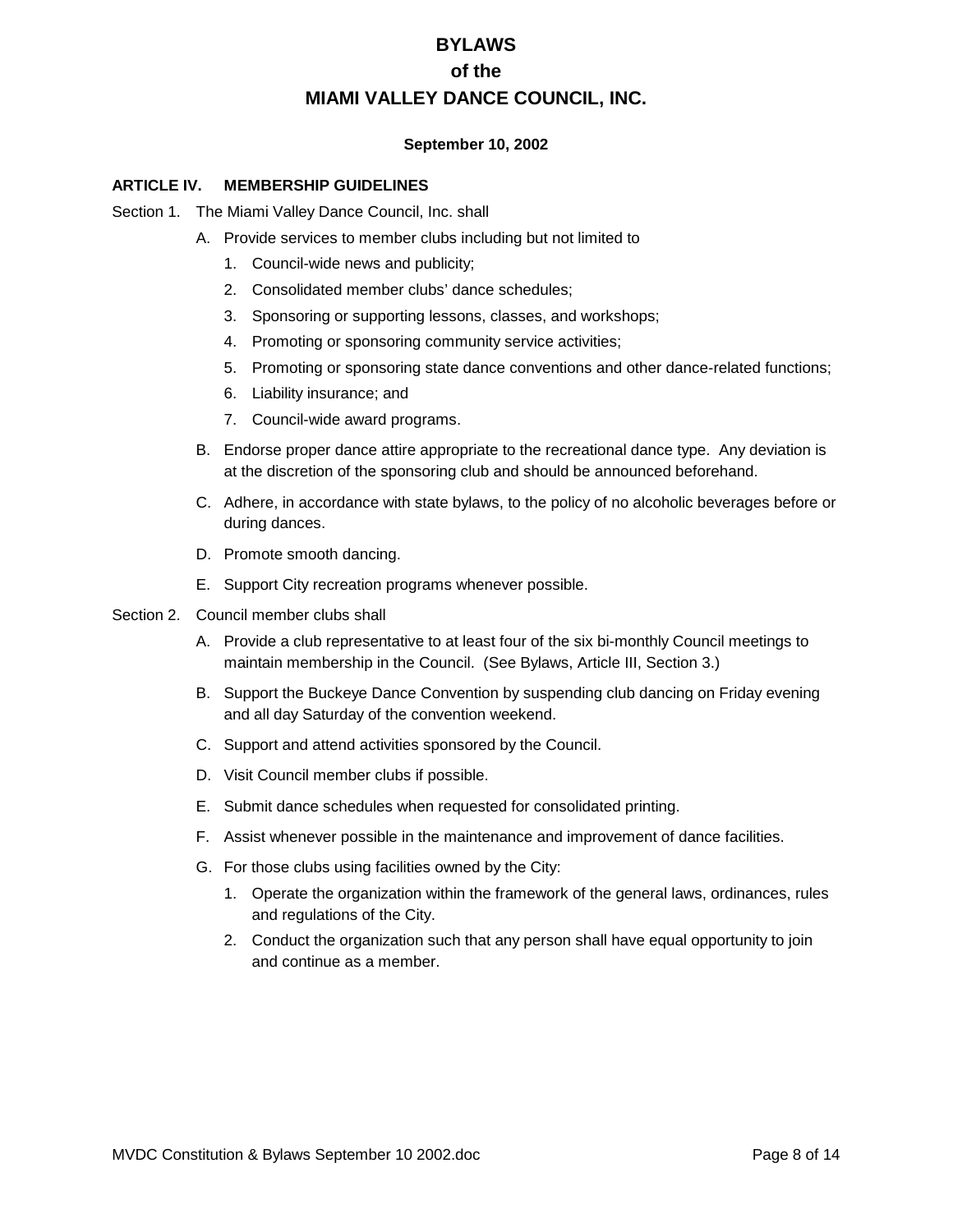### **September 10, 2002**

#### **ARTICLE V. OPERATIONAL PROCEDURES**

- Section 1. The Council shall operate on the calendar year.
- Section 2. The treasurer, president and vice president shall be bonded.
- Section 3. Monies shall be received from Council-sponsored activities. Monies remaining after payment of operating expenses shall be used for the benefit of Council clubs and dancers.
- Section 4. Monies received shall be deposited in the name of Miami Valley Dance Council, Inc.
- Section 5. Authorized signatures for checks shall be that of the treasurer and either the president or vice president.
- Section 6. Minor expenditures of \$100 or less may be approved by Council officers. Expenditures over \$100 must be authorized by the Council. All approved expenditures shall be paid upon presentation of voucher/receipt to the treasurer.
- Section 7. Persons authorized to attend State Corporation meetings on behalf of the Council may be reimbursed for mileage and one meal at the government-accepted per diem rate. Reimbursement shall not exceed actual expenses.

## **ARTICLE VI. COMMITTEES**

- Section 1. Executive Board
	- A. Consists of elected and appointed Council officers (see Constitution, Article VI) and immediate past president.
	- B. Functions for emergency action only between regular Council meetings.
	- C. Has powers of the Council, except to reverse any action of the Council.
	- D. Provides minutes of special meetings at the next regular Council meeting.
- Section 2. Executive Committee
	- A. Consists of the Executive Board plus the chairs of all committees.
	- B. Assists in the management of and makes recommendations to the Council.
- Section 3. Standing Committees & Representatives

These committees and representatives serve a one-year term unless otherwise indicated. Chairs need not be club representatives but must be ratified by the Council unless otherwise indicated.

- A. Community Relations / Publicity Committee
	- 1. Develops and implements a public relations program including community service activities.
	- 2. Creates publicity for Council-wide activities.
	- 3. Arranges public demonstrations of all forms of recreational dance available through the Council.
- B. Schedule-Printing Committee
	- 1. Requests club dance schedules and consolidates them into a Council-wide schedule.
	- 2. Prints and distributes Council-wide schedule at an interval determined by the Council.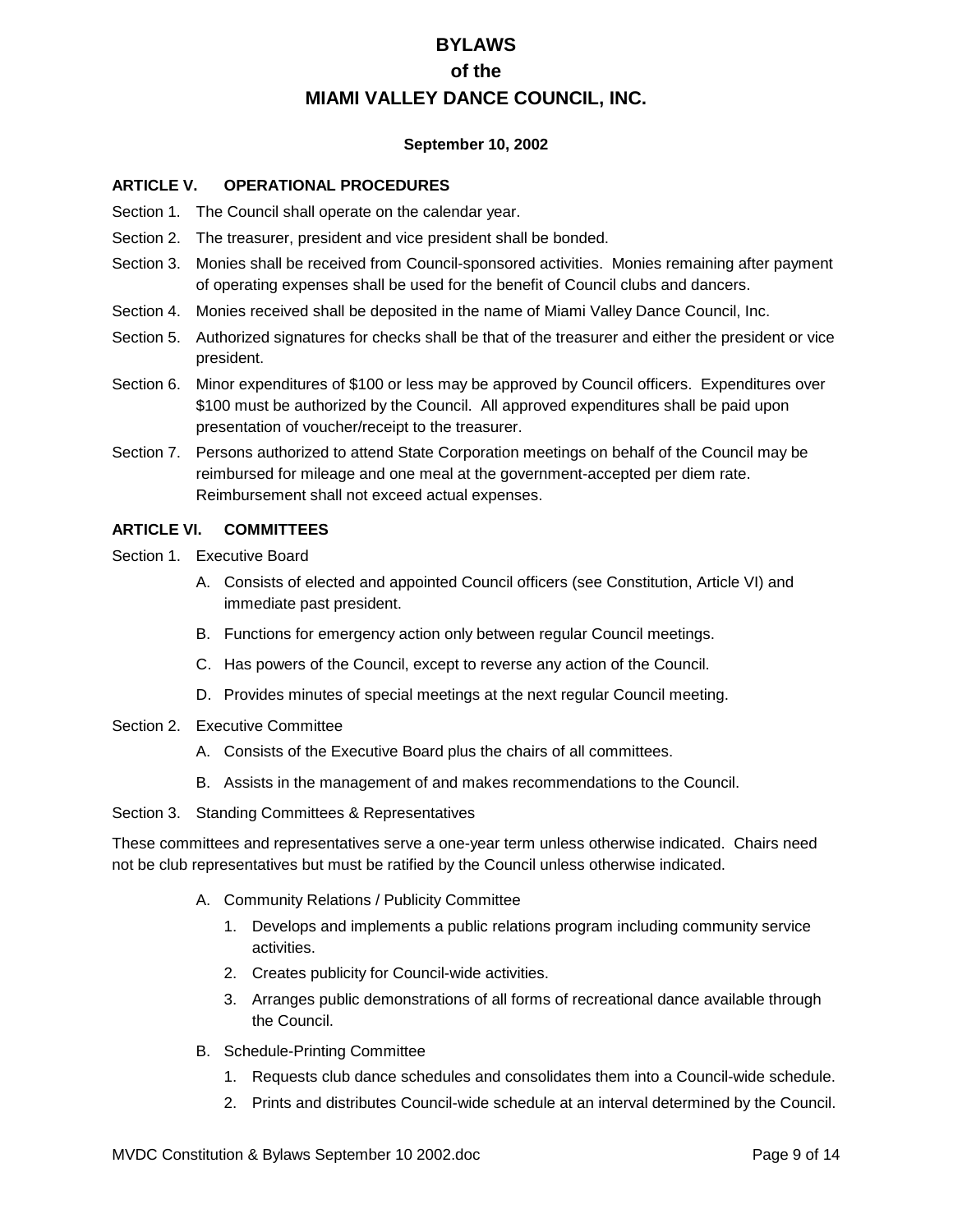## **September 10, 2002**

- C. Awards Committee
	- 1. Implements Council-wide award programs including but not limited to Honor Roll Dancers program, club anniversary recognition, and banner raid program.
	- 2. Recommends guidelines for implementation of awards programs to the Council for its approval.
	- 3. Publishes and distributes Council approved guidelines for award programs.
	- 4. Maintains award displays including but not limited to banner raid board, club anniversary plaques, honor roll dancers, Council past presidents, and plaques awarded to the Council. Maintenance of award displays at the Michael Solomon Pavilion will be in cooperation with the Michael Solomon Support Committee.
	- 5. Plans and implements an annual Honor event to recognize award recipients.
- D. Historian
	- 1. Maintains a pictorial and narrative history of the Council.
	- 2. Maintains and keeps Council quilt and banner.
- E. Michael Solomon Support Committee
	- 1. Management The MSSC shall manage the Michael Solomon Pavilion by
		- a. performing building and yard maintenance and improvements with the permission of the City,
		- b. planning expenditures through the use of a Council approved budget,
		- c. providing a schedule function,
		- d. recommending usage fees for approval by the Council, and
		- e. publishing schedule information, usage guidelines, and approved usage fees.
	- 2. Chair The Chair of the MSSC
		- a. shall be selected by the membership of MSSC,
		- b. shall serve for a term to be determined by the MSSC membership,
		- c. shall act as liaison between the Pavilion users, the Council, and the City in matters concerning the Pavilion, and
		- d. shall report status of MSSC activities and finances to the City.
	- 3. Membership The membership of the MSSC shall consist of one representative from each organization that meets regularly (at least 6 meetings a year) in the Michael Solomon Pavilion. The Council shall be represented by a Trustee. The President of the Council shall be an ex-officio member of the MSSC.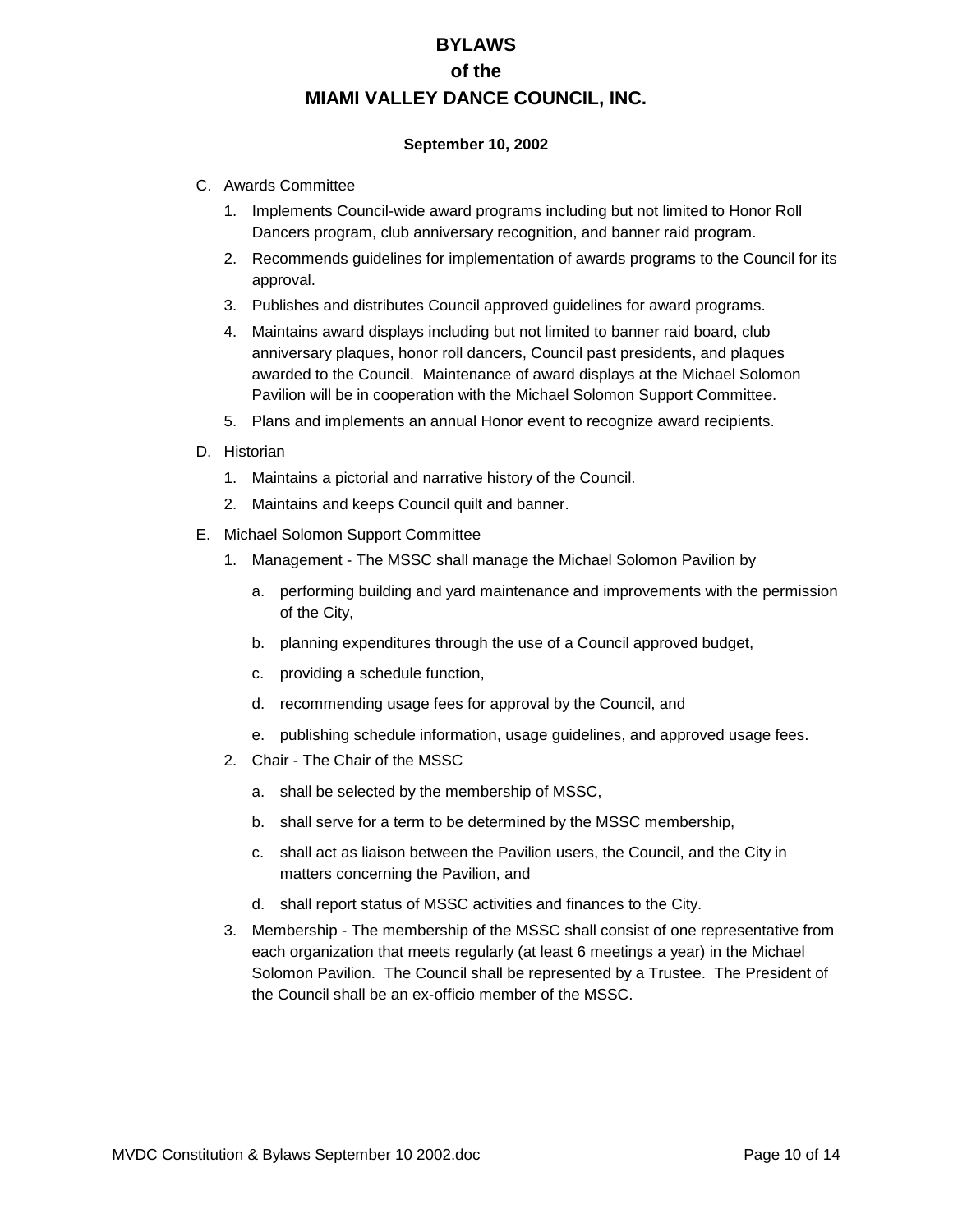### **September 10, 2002**

- 4. Monies
	- a. The MSSC shall prepare and submit a budget for Council approval each year.
	- b. The MSSC shall maintain a support fund separate from Council monies.
	- c. Usage fees shall be deposited into the support fund.
	- d. The support fund shall be used only for the management (as defined above) of the Michael Solomon Pavilion.
	- e. The MSSC shall submit a financial report for each regularly scheduled Council meeting.
	- f. MSSC finances shall be subject to audit by the Council and the City.
- 5. Meetings The MSSC shall hold at least four (4) meetings per year.
- 6. Operating Procedures The MSSC may create and approve internal operating procedures without the further approval of the Council as long as such operating procedures are not in conflict with the Council Constitution and By-Laws.
- F. Hotline Committee
	- 1. Maintains recorded hotline with up-to-date information on dance activities, including schedule changes, location changes, and cancellations.
	- 2. Requests schedule information from clubs.
	- 3. Responds to hotline inquiries or directs inquiries to appropriate contacts.
- G. Newsletter Committee
	- 1. Collects club dance news and schedules.
	- 2. Solicits advertisements and subscribers.
	- 3. Prepares newsletter for reproduction.
	- 4. Distributes newsletter bimonthly.
	- 5. Maintains records of advertisers and subscribers.
	- 6. Maintains editorial standards.
- Section 4 Ad Hoc Committees

These committees do not serve a set term but are for a specific purpose only.

- A. Nominating Committee
	- 1. Consists of three individuals who are not current Council officers.
	- 2. Presents slate of officers at the September Council meeting.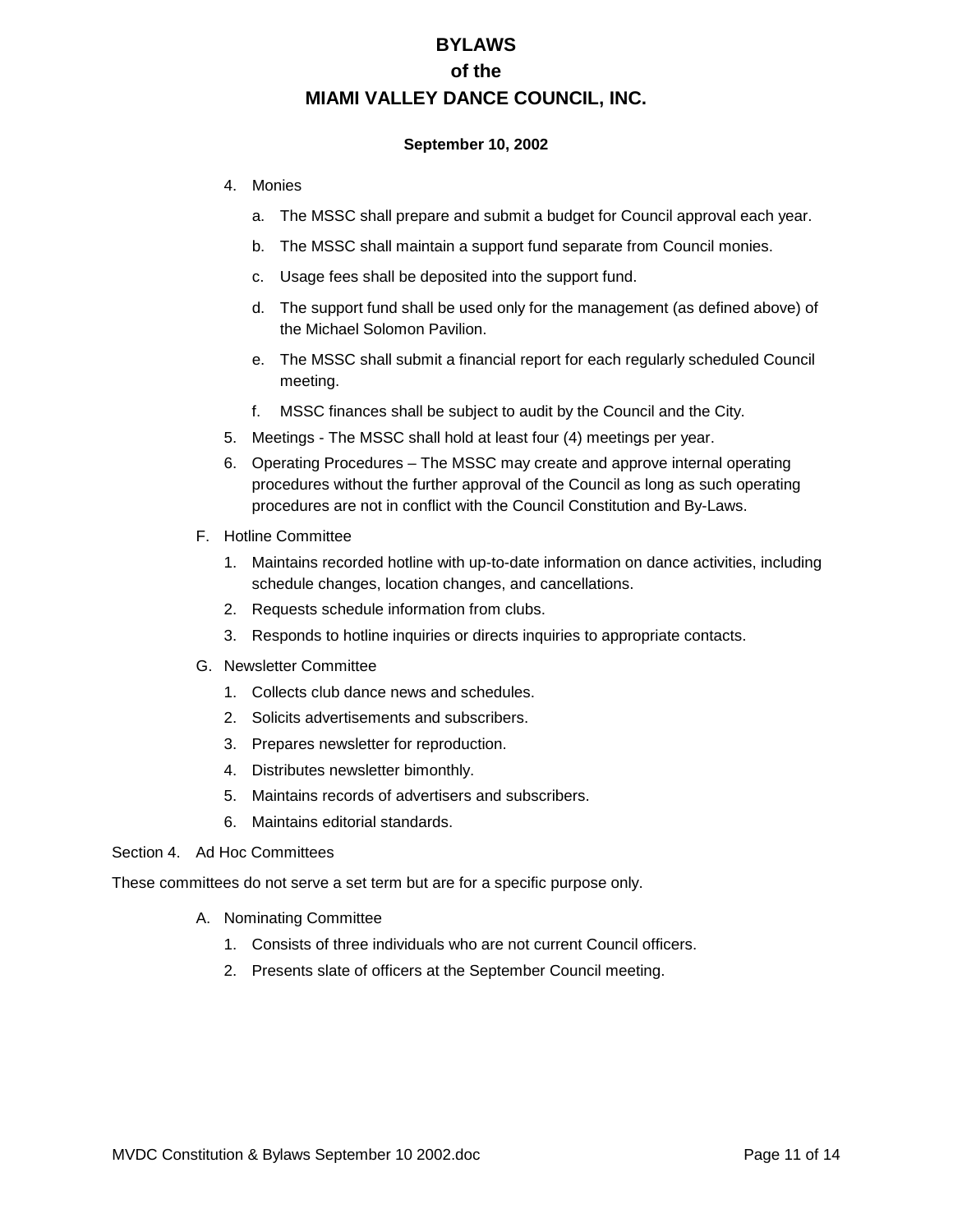### **September 10, 2002**

- B. Ohio State Convention Committee
	- 1. The chair shall be appointed following the last Dayton-hosted convention. All other members of this committee shall be appointed by the chair.
	- 2. Plans, organizes and coordinates the Buckeye Dance Convention for the year it is held in Dayton.
	- 3. Serves until the completion of the convention for which it was originally assembled.
- C. Audit Committee
	- 1. Annually audits the financial records of the Council.
	- 2. Presents audit reports to the Council president no later than the March meeting
- D. Constitution Committee
	- 1. Proposes revisions and/or amendments to the Constitution, Bylaws, and Standing Policies.
	- 2. This committee shall be created no less than once every five (5) years.
- E. Membership Committee
	- 1. Investigates the legitimacy of club applications for Council membership.
	- 2. Presents recommendations to Council.
- F. Other Committees
	- 1. Formed by the president for purposes not specifically stated in this document

#### **ARTICLE VII. AMENDMENTS**

These bylaws can be amended at any regular Council meeting by a majority vote of the eligible voters present and voting at the meeting. (See Bylaws, Article III, Section 1.) Amendments must be submitted in writing and read to the club representatives at least one meeting prior to voting. These bylaws shall be reviewed every five years.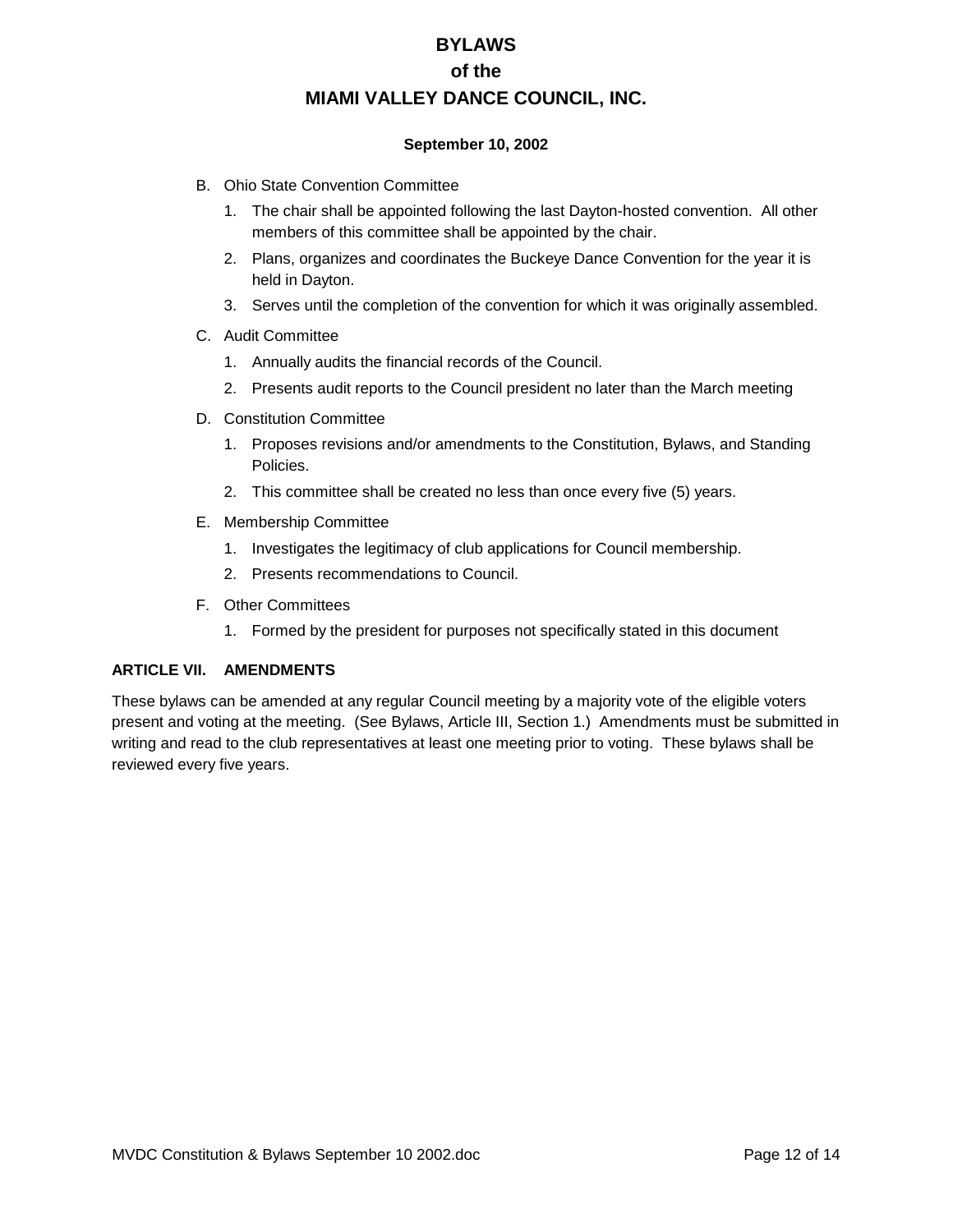## **MIAMI VALLEY DANCE COUNCIL STANDING POLICIES**

### **September 10, 2002**

- 1. Any Council club which has been dancing for 25 years or more will be recognized with a plaque. For each 5 years beyond 25, the club will be recognized with a silver star. For the 50<sup>th</sup> anniversary, the club will be recognized with a new plaque. For each 5 years beyond 50, the club will be recognized with a gold star. To receive this honor the club must make a written request and provide a brief written history of the club.
- 2. The Council will print and distribute free coupon books to mainstream or plus lesson class graduates. The coupon books will contain coupons for free admissions to clubs that are interested in participating.
- 3. Council will recognize dancers with 100 raids by adding names to the Pavilion wall plaque.
- 4. Council will drop the Honor Couples Dinner in place of paying for the Honor Raider badges.
- 5. Honor couples nominee forms will be due at the November council meeting.
- 6. Current year Honor Couples from all areas of the state who are wearing their Honor badges shall be admitted free to Council club dances for one year.
- 7. Representatives of Council clubs will write or change Banner Raid rules.
- 8. Banner Raid rules will be published yearly in the *Miami Valley Dance News.*
- 9. Insurance forms will be due at the January Council meeting and payment will be due at the March meeting.
- 10. Council will set up and maintain an Education Fund to pay dues to other organizations. A maximum of \$300 will be provided to dancers attending Mini-Legacy.
- 11. Council will provide paid registrations to the state convention for the Honor Couple.
- 12. Council will pay for the Council president to attend the State Corporation luncheon at the state convention.
- 13. Council will pay the booking fee to reserve the convention center for Dayton conventions.
- 14. Council will provide a hospitality room one year prior to Dayton's convention. Council will develop and promote a special badge and publicity dress for the state convention in Dayton.
- 15. Council may advertise a Dayton convention no sooner than the Friday night of the preceding convention.
- 16. Council will have a publicity banner.
- 17. The Council quilt will be displayed at conventions and other events.